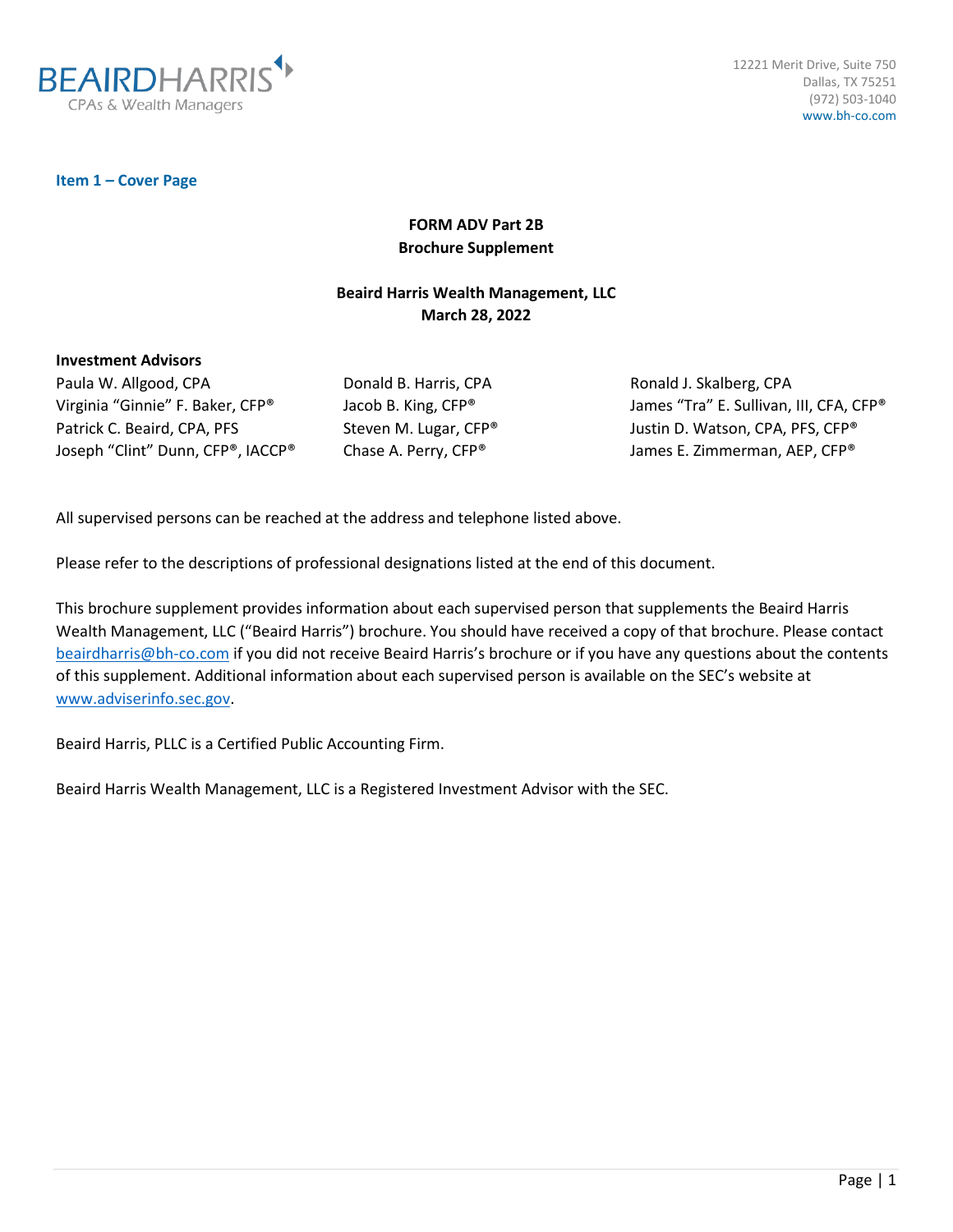## **Paula W. Allgood, CPA**

### *Paula W. Allgood (b. 1970) is an Investment Advisor and Partner at Beaird Harris Wealth Management, LLC*

### **Item 2 – Educational Background and Business Experience**

- Bachelor of Business Administration, Texas A&M University, 1992
- Investment Advisor, Beaird Harris Wealth Management, 1996 Present
- Tax Advisor, Beaird Harris, PLLC, 1993 Present
- Vice President, Beaird Harris, PLLC, 2005 Present
- Managing Partner, Beaird Harris, PLLC, 2021 Present
- Certified Public Accountant (CPA), 1994

### **Item 3 – Disciplinary Information**

Mrs. Allgood has never been the subject of any kind of legal or disciplinary event material to a client's evaluation of her integrity. Public information about Mrs. Allgood's registration as an investment adviser representative may be found by accessing the SEC's public disclosure site at [www.adviserinfo.sec.gov.](http://www.adviserinfo.sec.gov/)

## **Item 4 – Other Business Activities**

Mrs. Allgood spends over 90% of her time as Managing Partner of Beaird Harris, PLLC, a Certified Public Accounting firm.

### **Item 5 – Additional Compensation**

Mrs. Allgood's compensation is determined by her regular and ongoing investment advisory services, and also, in part, on the amount of new assets that Mrs. Allgood introduces to the Adviser. Accordingly, Mrs. Allgood has a conflict of interest for recommending the Adviser to clients for investment advisory services, as the recommendation could be made on the basis of the compensation received.

#### **Item 6 – Supervision**

Mrs. Allgood is required to adhere to our compliance policies and procedures in the performance of her daily activities and responsibilities to us and you. Our compliance policies and procedures include an overview of the various state statutes and regulations governing our operations and are designed to comply with applicable regulations and to facilitate the timeliness and quality of our compliance activities.

Clint Dunn, Chief Compliance Officer, is responsible for supervising Paula W. Allgood's advisory activities on behalf of the Adviser. If you have any questions or concerns about your account, you are asked to contact Clint Dunn, by calling 972- 503-1040 or email to [ClintD@bh-co.com.](mailto:ClintD@bh-co.com)

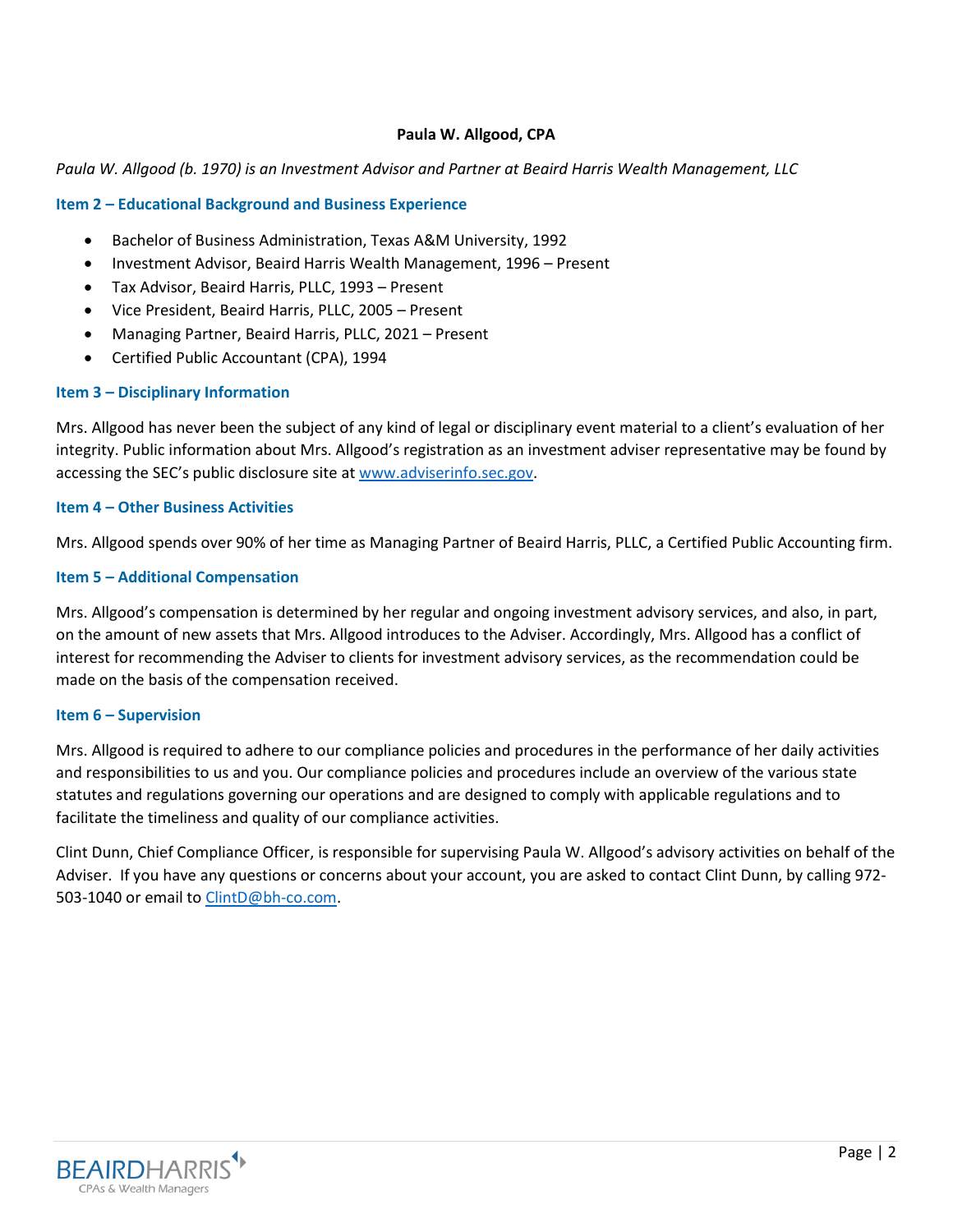## **Virginia "Ginnie" F. Baker, CFP®**

### *Virginia "Ginnie" F. Baker (b. 1988) is an Investment Advisor and Partner at Beaird Harris Wealth Management, LLC*

### **Item 2 – Educational Background and Business Experience**

- Bachelor of Business Administration, Texas Tech University, 2008
- Masters of Science in Personal Financial Planning, Texas Tech University, 2012
- Investment Advisor, Beaird Harris Wealth Management, LLC, 2015 Present
- Analyst, Client Advisory Team, Tolleson Wealth Management, 2015
- Associate Advisor, FJY Financial, 2012 2015
- Certified Financial PlannerTM professional (CFP®), 2014

### **Item 3 – Disciplinary Information**

Ms. Baker has never been the subject of any kind of legal or disciplinary event material to a client's evaluation of her integrity. Public information about Ms. Baker's registration as an investment adviser representative may be found by accessing the SEC's public disclosure site at [www.adviserinfo.sec.gov.](http://www.adviserinfo.sec.gov/)

## **Item 4 – Other Business Activities**

Ms. Baker is not actively engaged in any other outside investment related business. However, Ms. Baker is the Chair of the Board of Directors of the Dallas/Fort Worth Chapter of the Financial Planning Association.

### **Item 5 – Additional Compensation**

Ms. Baker does not receive any economic benefit from any person who is not a client for providing advisory services.

#### **Item 6 – Supervision**

Ms. Baker is required to adhere to our compliance policies and procedures in the performance of her daily activities and responsibilities to us and you. Our compliance policies and procedures include an overview of the various state statutes and regulations governing our operations and are designed to comply with applicable regulations and to facilitate the timeliness and quality of our compliance activities.

Clint Dunn, Chief Compliance Officer, is responsible for supervising Virginia F. Baker's advisory activities on behalf of the Adviser. If you have any questions or concerns about your account, you are asked to contact Clint Dunn, by calling 972- 503-1040 or email to [ClintD@bh-co.com.](mailto:ClintD@bh-co.com)

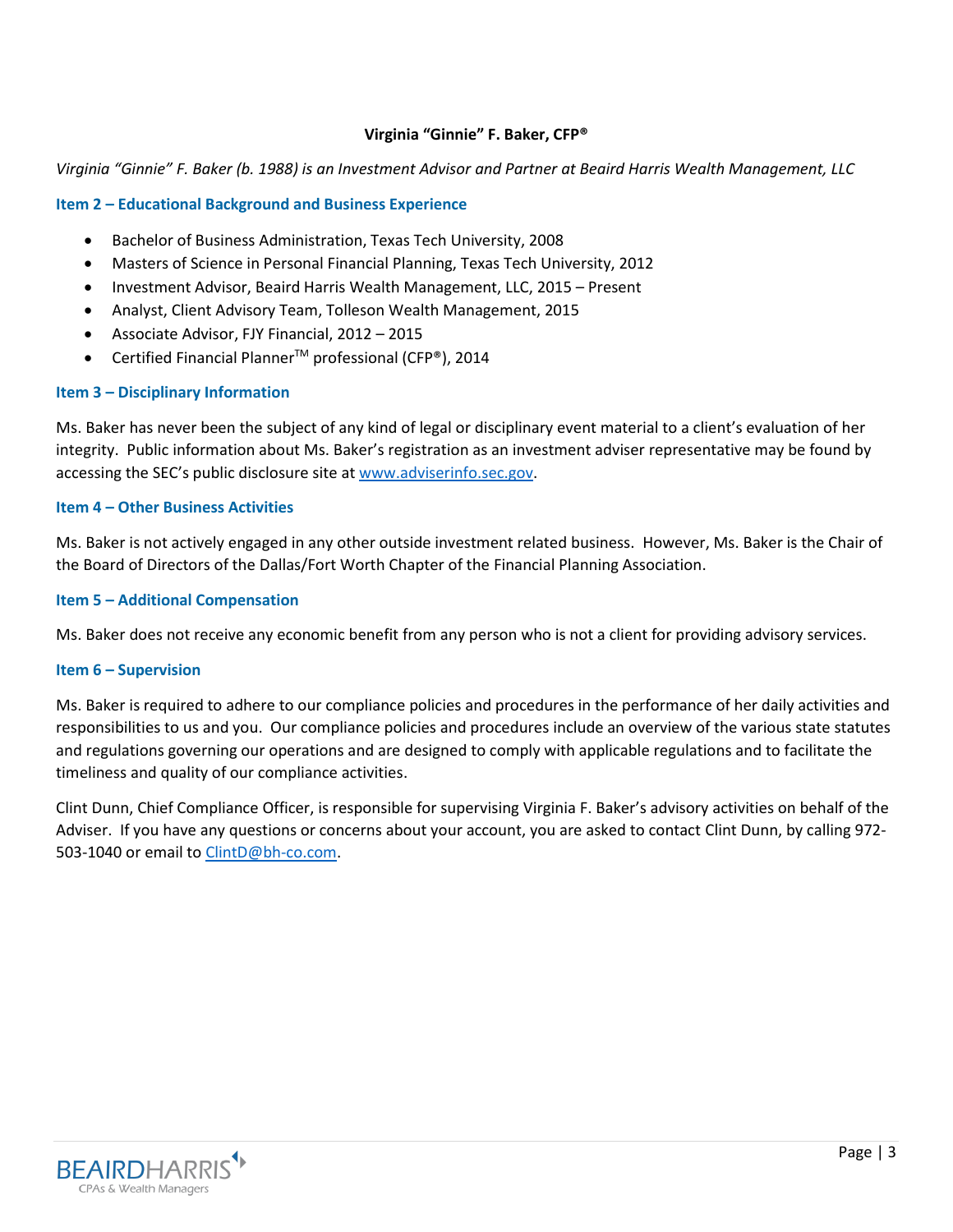## **Patrick C. Beaird, CPA, PFS**

## *Patrick C. Beaird (b. 1960) is an Investment Advisor and the Managing Partner of Beaird Harris Wealth Management, LLC*

## **Item 2 – Educational Background and Business Experience**

- Bachelor of Business Administration, Texas A&M University, 1984
- Managing Partner, President and Investment Advisor, Beaird Harris Wealth Management, LLC 1996 Present
- President & Tax Advisor, Beaird Harris, PLLC, 1988 Present
- President, North Dallas Fiduciaries, Inc., 1993 Present
- Certified Public Accounting (CPA), 1985
- Personal Financial Specialist (PFS), 2000

### **Item 3 – Disciplinary Information**

Mr. Beaird has never been the subject of any kind of legal or disciplinary event material to a client's evaluation of his integrity. Public information about Mr. Beaird's registration as an investment adviser representative may be found by accessing the SEC's public disclosure site at [www.adviserinfo.sec.gov.](http://www.adviserinfo.sec.gov/)

## **Item 4 – Other Business Activities**

Mr. Beaird spends approximately 50% of his time as President of Beaird Harris, PLLC, a Certified Public Accounting firm.

Mr. Beaird, in his individual capacity, is a Member (less than 1%) and Board Member of Savant Capital, LLC ("Savant"), an SEC registered investment adviser. Both the Adviser and Savant are members of the same study group, Zero Alpha Group. Other than Mr. Beaird's personal association with Savant, the Adviser does not, in any manner whatsoever, have any business relationship with Savant relative to the Adviser's investment advisory operations.

Mr. Beaird also is the Immediate Past Chair of the Board of Directors and on the Executive Committee for The Association of Former Students with his alma mater, Texas A&M University. The University requires all directors and Executive Committee members to adhere to very strict no conflict of interest policies and nondisclosure agreements. His involvement with the Board and the Executive Committee are voluntary and is not a part of his primary business.

Mr. Beaird also owns and operates Bosque Rio Ranch, LLC. It is a working ranch where Mr. Beaird spends more than 10% of his time. The ranch grows coastal Bermuda hay and corn silage.

## **Item 5 – Additional Compensation**

Mr. Beaird does not receive any economic benefit from any person who is not a client for providing advisory services.

## **Item 6 – Supervision**

Mr. Beaird is required to adhere to our compliance policies and procedures in the performance of his daily activities and responsibilities to us and you. Our compliance policies and procedures include an overview of the various state statutes and regulations governing our operations and are designed to comply with applicable regulations and to facilitate the timeliness and quality of our compliance activities.

Clint Dunn, Chief Compliance Officer, is responsible for supervising Patrick C. Beaird's advisory activities on behalf of the Adviser. If you have any questions or concerns about your account, you are asked to contact Clint Dunn, by calling 972- 503-1040 or email to [ClintD@bh-co.com.](mailto:ClintD@bh-co.com)

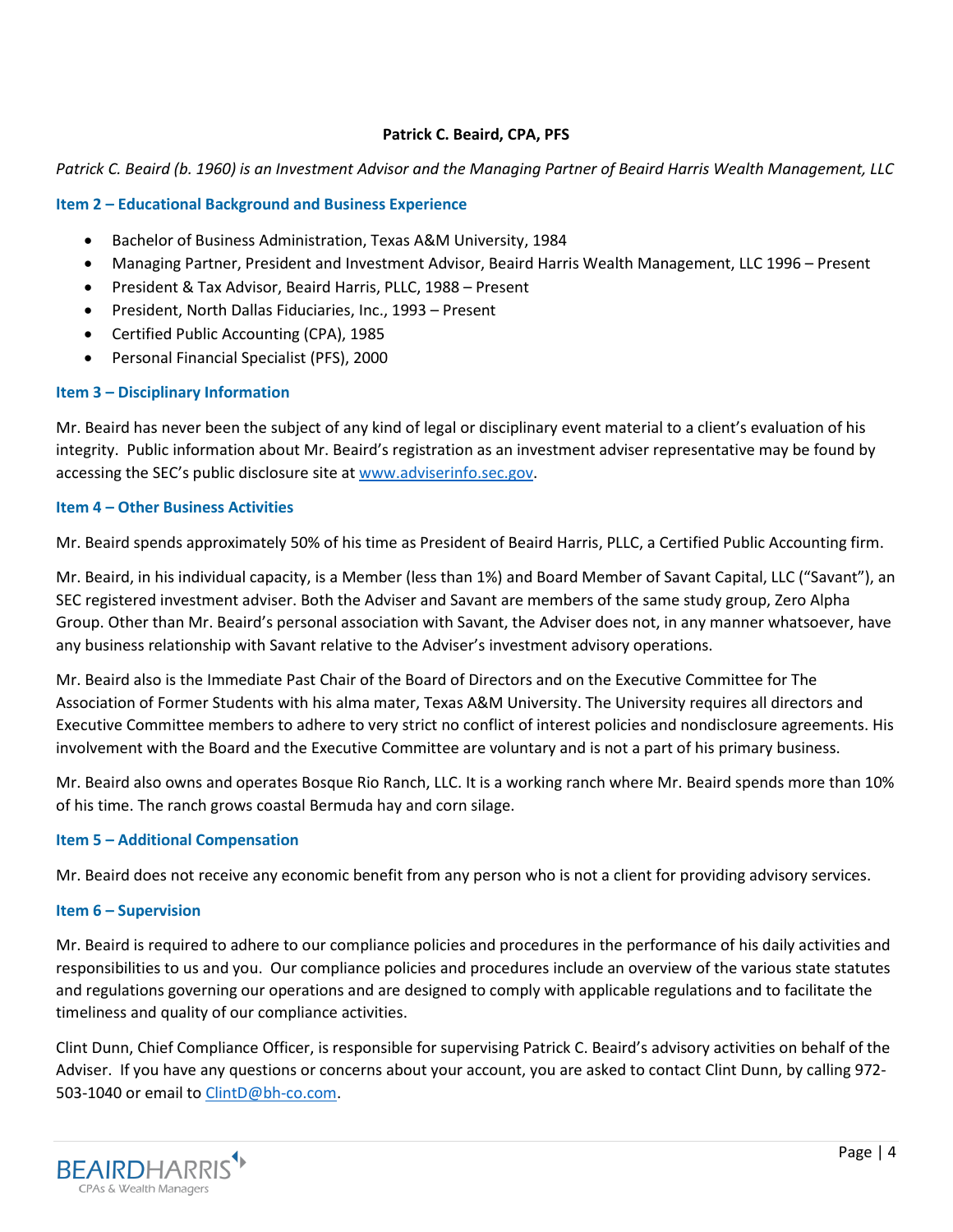## **Joseph "Clint" Dunn, CFP®, IACCP®**

# *Joseph C. Dunn (b. 1984) is an Investment Advisor, Chief Compliance Officer and Partner at Beaird Harris Wealth Management, LLC*

## **Item 2 – Educational Background and Business Experience**

- Bachelor of Business Administration, University of North Texas, 2007
- Certificate in New Product Development, University of North Texas, 2007
- Certificate in Financial Planning, Southern Methodist University, 2011
- Marketing & Communications, Beaird Harris Wealth Management, LLC, 2007-2008
- Marketing, Communications & Operations, Beaird Harris Wealth Management, LLC, 2008-2009
- Marketing, Communications & Financial Planner, Beaird Harris Wealth Management, LLC, 2009-2011
- Marketing, Communications & Investment Advisor, Beaird Harris Wealth Management, LLC, 2011-2020
- Chief Compliance Officer, Beaird Harris Wealth Management, LLC, 2021 Present
- Communications, Experience and Technology, Beaird Harris Wealth Management, LLC, 2021 Present
- Certified Financial Planner<sup>TM</sup> professional (CFP®), 2011
- Investment Advisor Certified Compliance Professional (IACCP®), 2022

#### **Item 3 – Disciplinary Information**

Mr. Dunn has never been the subject of any kind of legal or disciplinary event material to a client's evaluation of his integrity. Public information about Mr. Dunn's registration as an investment adviser representative may be found by accessing the SEC's public disclosure site at [www.adviserinfo.sec.gov.](http://www.adviserinfo.sec.gov/)

#### **Item 4 – Other Business Activities**

Mr. Dunn is not actively engaged in any other outside investment related business.

#### **Item 5 – Additional Compensation**

Mr. Dunn does not receive any economic benefit from any person who is not a client for providing advisory services.

#### **Item 6 – Supervision**

Mr. Dunn is required to adhere to our compliance policies and procedures in the performance of his daily activities and responsibilities to us and you. Our compliance policies and procedures include an overview of the various state statutes and regulations governing our operations and are designed to comply with applicable regulations and to facilitate the timeliness and quality of our compliance activities.

Patrick C. Beaird, Managing Partner, is responsible for supervising Joseph C. Dunn's advisory activities on behalf of the Adviser. If you have any questions or concerns about your account, you are asked to contact Patrick C. Beaird, by calling 972-503-1040 or email to **PatB@bh-co.com**.

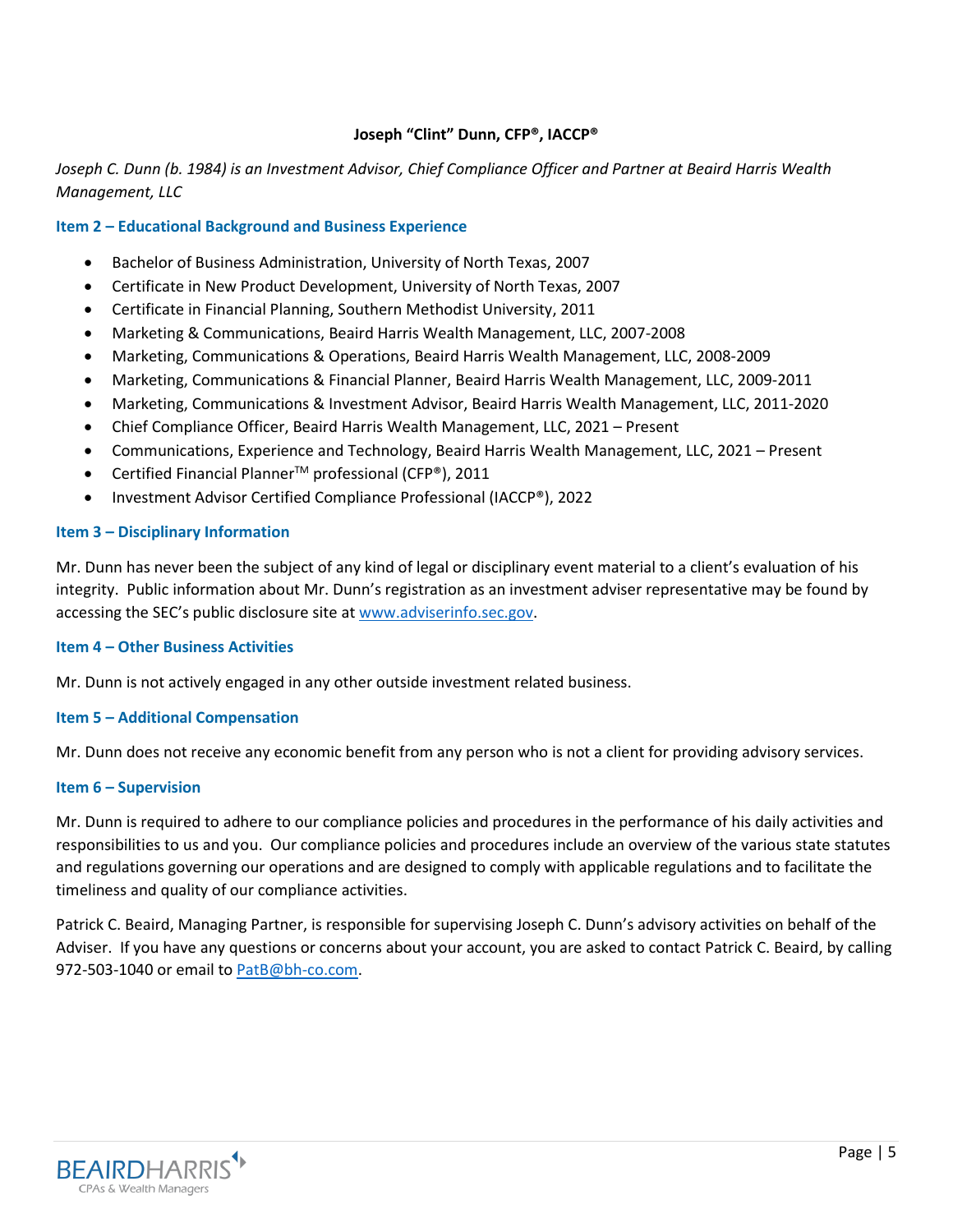## **Donald B. Harris, CPA**

### *Donald B. Harris (b. 1954) is an Investment Advisor and Partner at Beaird Harris Wealth Management, LLC*

### **Item 2 – Educational Background and Business Experience**

- Bachelor of Business Administration, Abilene Christian University, 1976
- Investment Advisor, Beaird Harris Wealth Management, LLC, 1996 Present
- Vice President, Beaird Harris Wealth Management, LLC, 1996 Present
- Tax Advisor, Beaird Harris, PLLC, 1988 Present
- Officer and Director, International Planning Consultants, LC, 1996 Present
- President, IPC National Charitable Foundation, 2003 Present
- Certified Public Accountant (CPA), 1977

#### **Item 3 – Disciplinary Information**

Mr. Harris has never been the subject of any kind of legal or disciplinary event material to a client's evaluation of his integrity. Public information about Mr. Harris's registration as an investment adviser representative may be found by accessing the SEC's public disclosure site at [www.adviserinfo.sec.gov.](http://www.adviserinfo.sec.gov/)

## **Item 4 – Other Business Activities**

Mr. Harris spends approximately 75% of his time as a CPA and shareholder of Beaird Harris, PLLC, a Certified Public Accounting firm.

#### **Item 5 – Additional Compensation**

Mr. Harris's compensation is determined by his regular and ongoing investment advisory services, and also, in part, on the amount of new assets that Mr. Harris introduces to the Adviser. Accordingly, Mr. Harris has a conflict of interest for recommending the Adviser to clients for investment advisory services, as the recommendation could be made on the basis of the compensation received.

#### **Item 6 – Supervision**

Mr. Harris is required to adhere to our compliance policies and procedures in the performance of his daily activities and responsibilities to us and you. Our compliance policies and procedures include an overview of the various state statutes and regulations governing our operations and are designed to comply with applicable regulations and to facilitate the timeliness and quality of our compliance activities.

Clint Dunn, Chief Compliance Officer, is responsible for supervising Donald B. Harris's advisory activities on behalf of the Adviser. If you have any questions or concerns about your account, you are asked to contact Clint Dunn, by calling 972- 503-1040 or email to [ClintD@bh-co.com.](mailto:ClintD@bh-co.com)

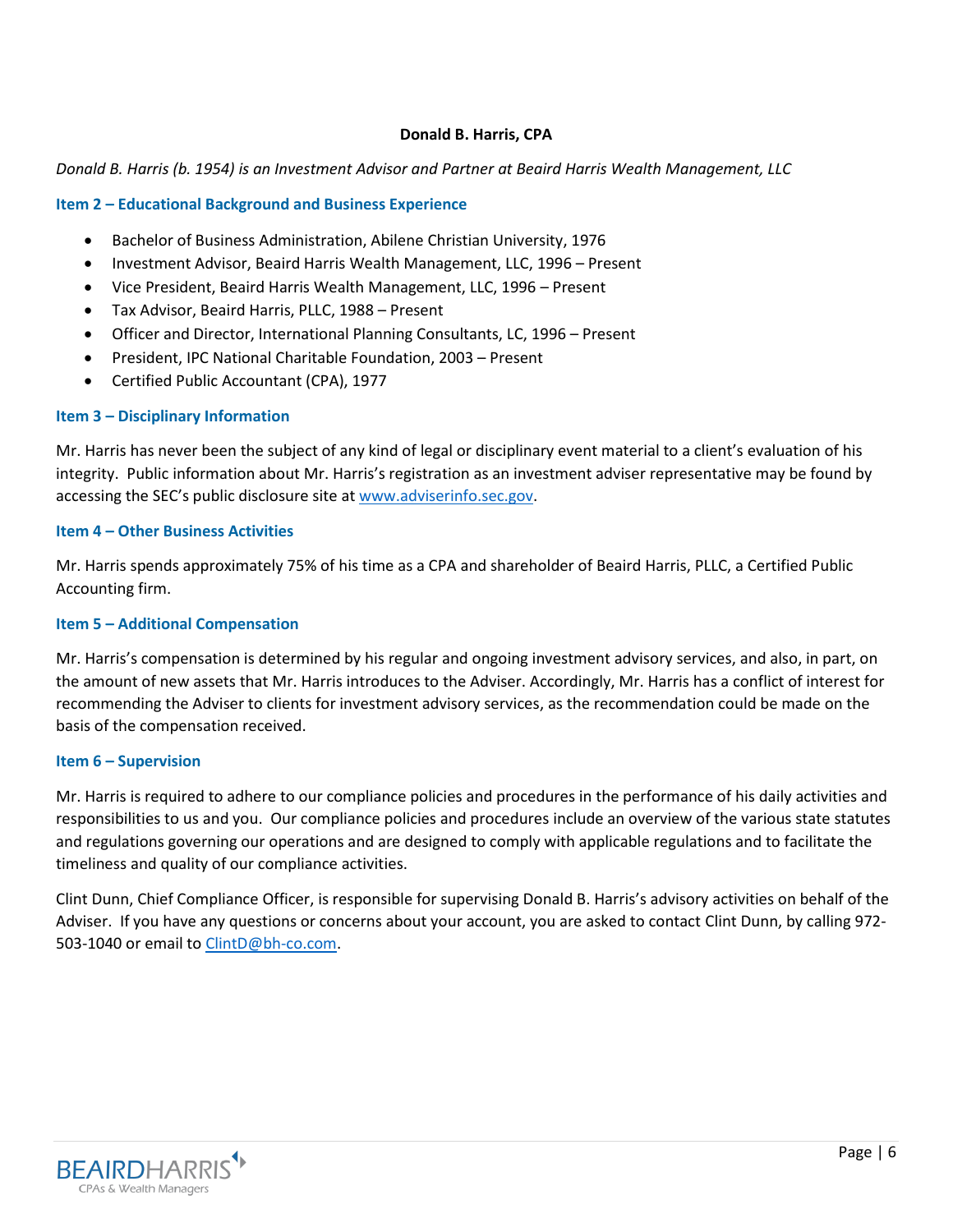## **Jacob B. King, CFP®**

## *Jacob B. King (b. 1983) is an Investment Advisor and Partner at Beaird Harris Wealth Management, LLC*

### **Item 2 – Educational Background and Business Experience**

- Bachelor of Business Administration, University of North Texas, 2006
- Investment Advisor, Beaird Harris Wealth Management, LLC, 2004 Present
- Chief Compliance Officer, Beaird Harris Wealth Management, LLC, 2013 2020
- Certified Financial Planner™ professional (CFP®), 2008

### **Item 3 – Disciplinary Information**

Mr. King has never been the subject of any kind of legal or disciplinary event material to a client's evaluation of his integrity. Public information about Mr. King's registration as an investment adviser representative may be found by accessing the SEC's public disclosure site at [www.adviserinfo.sec.gov.](http://www.adviserinfo.sec.gov/)

## **Item 4 – Other Business Activities**

Mr. King is not actively engaged in any other outside investment related business.

### **Item 5 – Additional Compensation**

Mr. King does not receive any economic benefit from any person who is not a client for providing advisory services.

### **Item 6 – Supervision**

Mr. King is required to adhere to our compliance policies and procedures in the performance of his daily activities and responsibilities to us and you. Our compliance policies and procedures include an overview of the various state statutes and regulations governing our operations and are designed to comply with applicable regulations and to facilitate the timeliness and quality of our compliance activities.

Clint Dunn, Chief Compliance Officer, is responsible for supervising Jacob B. King's advisory activities on behalf of the Adviser. If you have any questions or concerns about your account, you are asked to contact Clint Dunn by calling 972- 503-1040 or email to [ClintD@bh-co.com.](mailto:ClintD@bh-co.com)

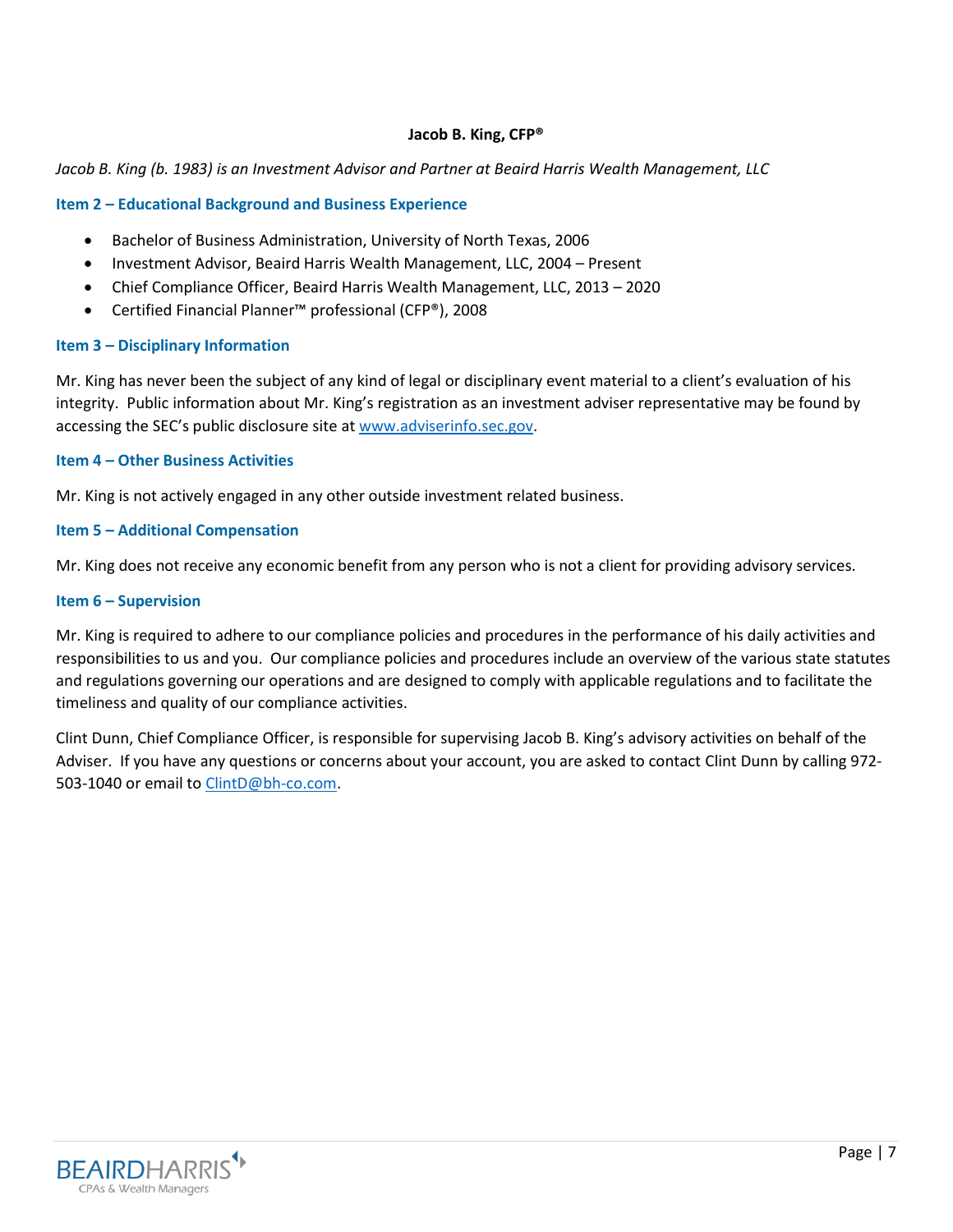## **Steven M. Lugar, CFP®**

## *Steven M. Lugar (b. 1955) is an Investment Advisor and Partner at Beaird Harris Wealth Management, LLC*

## **Item 2 – Educational Background and Business Experience**

- Bachelor of Business Administration, Abilene Christian University, 1977
- Investment Advisor & Managing Director, Beaird Harris Wealth Management, LLC, 2000 Present
- Vice President, Beaird Harris Wealth Management, LLC, 2016 Present
- Chief Operating Officer, Beaird Harris Wealth Management, LLC, 2000 2002
- Chief Compliance Officer, Beaird Harris Wealth Management, LLC, 2003 2013
- Certified Financial PlannerTM professional (CFP®), 2002

### **Item 3 – Disciplinary Information**

Mr. Lugar has never been the subject of any kind of legal or disciplinary event material to a client's evaluation of his integrity. Public information about Mr. Lugar's registration as an investment adviser representative may be found by accessing the SEC's public disclosure site at [www.adviserinfo.sec.gov.](http://www.adviserinfo.sec.gov/)

### **Item 4 – Other Business Activities**

Mr. Lugar is not actively engaged in any other outside investment related business.

### **Item 5 – Additional Compensation**

Mr. Lugar does not receive any economic benefit from any person who is not a client for providing advisory services.

#### **Item 6 – Supervision**

Mr. Lugar is required to adhere to our compliance policies and procedures in the performance of his daily activities and responsibilities to us and you. Our compliance policies and procedures include an overview of the various state statutes and regulations governing our operations and are designed to comply with applicable regulations and to facilitate the timeliness and quality of our compliance activities.

Clint Dunn, Chief Compliance Officer, is responsible for supervising Steven M. Lugar's advisory activities on behalf of the Adviser. If you have any questions or concerns about your account, you are asked to contact Clint Dunn, by calling 972- 503-1040 or email to [ClintD@bh-co.com.](mailto:ClintD@bh-co.com)

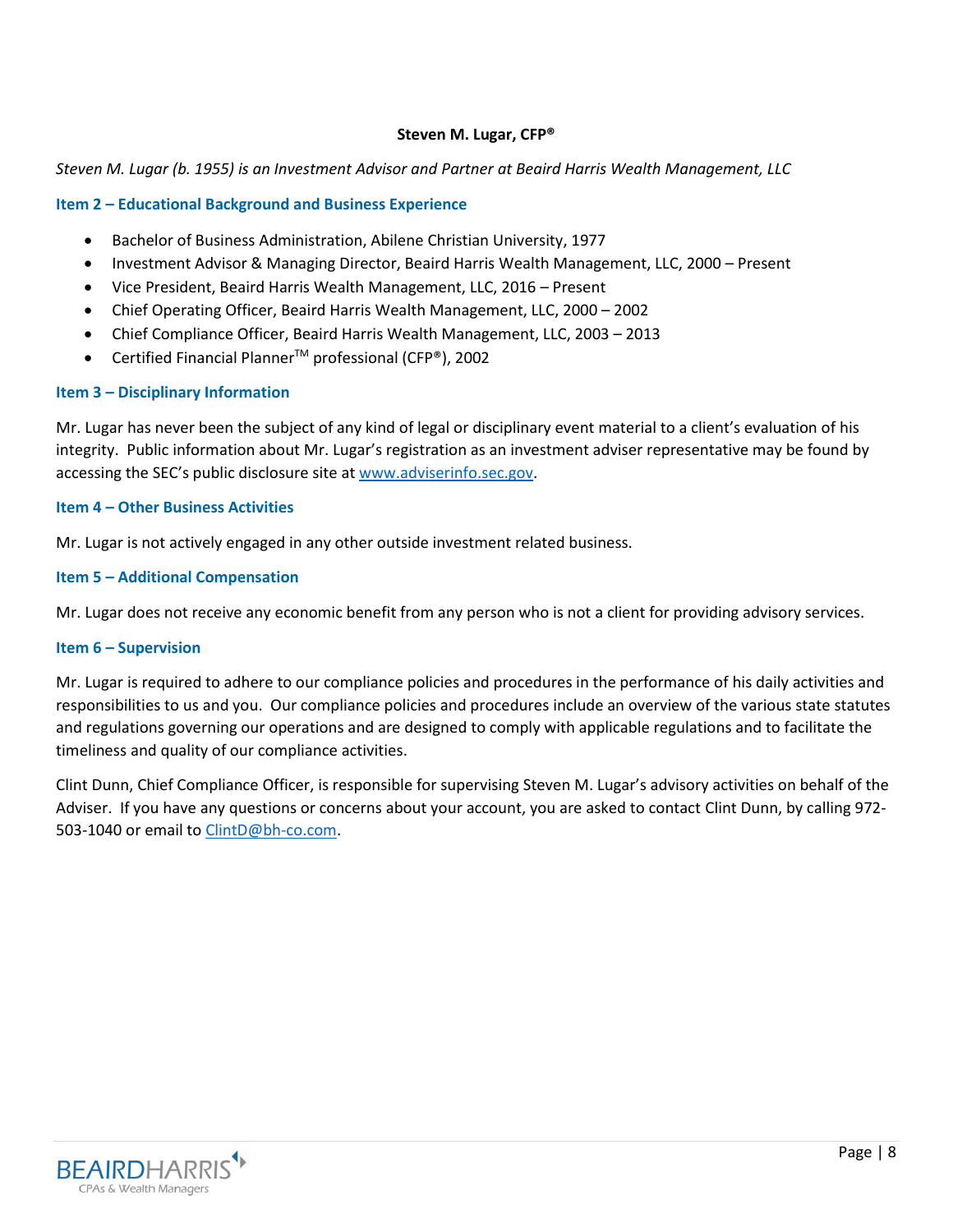## **Chase A. Perry, CFP®**

### *Chase A. Perry (b. 1985) is an Investment Advisor at Beaird Harris Wealth Management, LLC*

### **Item 2 – Educational Background and Business Experience**

- Bachelor of Science, Texas Christian University, 2007
- Investment Advisor, Beaird Harris Wealth Management, LLC, 2020 Present
- Investment Advisor, Fidelity Investments, 2011 2020
- Certified Financial Planner<sup>TM</sup> professional (CFP®), 2018

### **Item 3 – Disciplinary Information**

Mr. Perry has never been the subject of any kind of legal or disciplinary event material to a client's evaluation of his integrity. Public information about Mr. Perry's registration as an investment adviser representative may be found by accessing the SEC's public disclosure site at [www.adviserinfo.sec.gov.](http://www.adviserinfo.sec.gov/)

### **Item 4 – Other Business Activities**

Mr. Perry is a licensed insurance agent. However, Mr. Perry does not engage in the sale of any insurance products. Further, Beaird Harris Wealth Management, LLC prohibits employees from receiving any compensation, including commissions or referral fees, based on a client's decision to purchase or renew any insurance contract or policy.

#### **Item 5 – Additional Compensation**

Mr. Perry does not receive any economic benefit from any person who is not a client for providing advisory services.

## **Item 6 – Supervision**

Mr. Perry is required to adhere to our compliance policies and procedures in the performance of his daily activities and responsibilities to us and you. Our compliance policies and procedures include an overview of the various state statutes and regulations governing our operations and are designed to comply with applicable regulations and to facilitate the timeliness and quality of our compliance activities.

Clint Dunn, Chief Compliance Officer, is responsible for supervising Chase A. Perry's advisory activities on behalf of the Adviser. If you have any questions or concerns about your account, you are asked to contact Clint Dunn, by calling 972- 503-1040 or email to [ClintD@bh-co.com.](mailto:ClintD@bh-co.com)

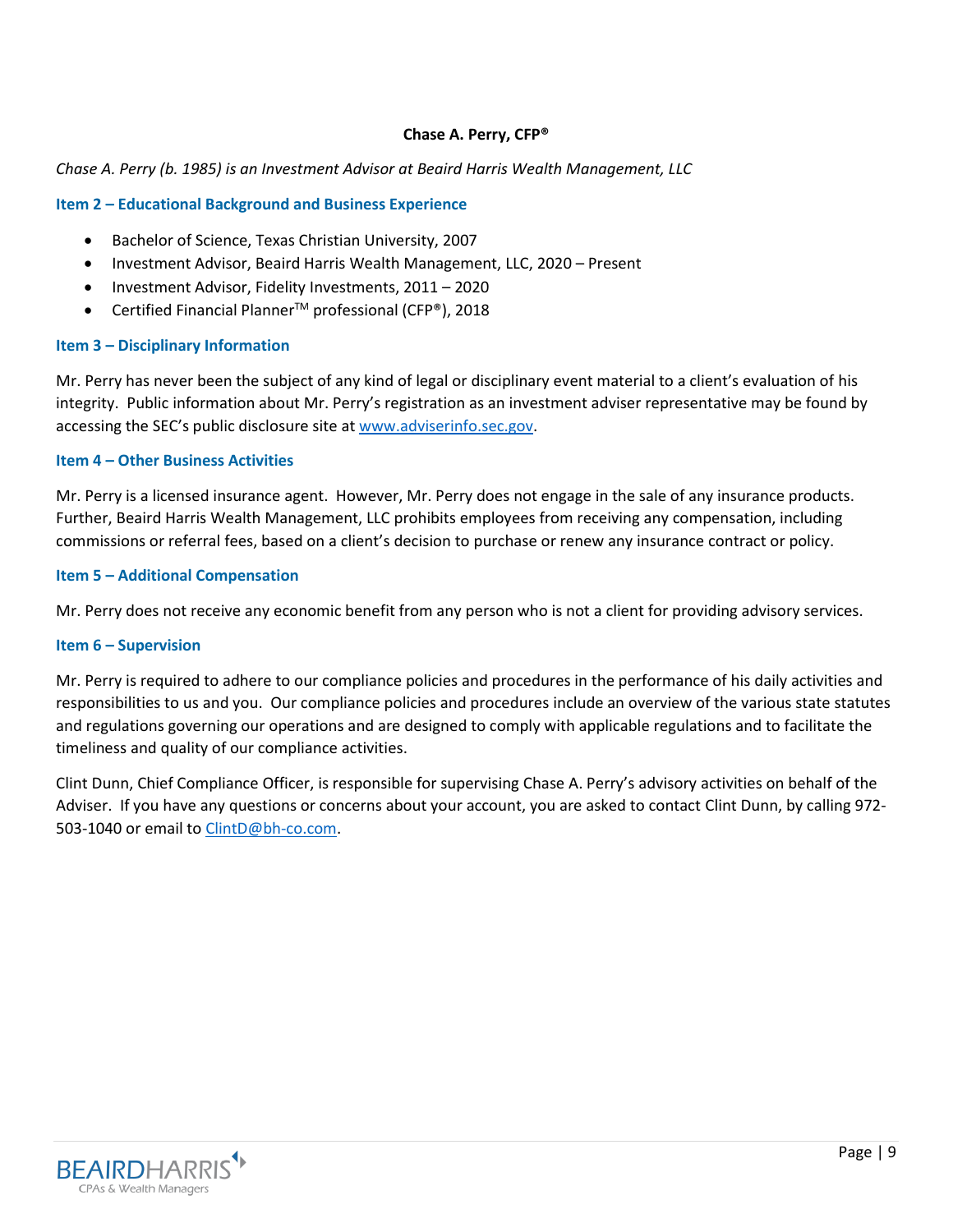## **Ronald J. Skalberg, CPA**

### *Ronald J. Skalberg (b. 1961) is an Investment Advisor at Beaird Harris Wealth Management, LLC*

### **Item 2 – Educational Background and Business Experience**

- Bachelor of Business Administration, University of Texas at Austin, 1987
- Investment Advisor, Beaird Harris Wealth Management, LLC, 1996 Present
- Tax Advisor, Beaird Harris, PLLC, 1988 Present
- Vice President, Beaird Harris, PLLC, 2005 Present
- Certified Public Accountant (CPA), 1989

#### **Item 3 – Disciplinary Information**

Mr. Skalberg has never been the subject of any kind of legal or disciplinary event material to a client's evaluation of his integrity. Public information about Mr. Skalberg's registration as an investment adviser representative may be found by accessing the SEC's public disclosure site at [www.adviserinfo.sec.gov.](http://www.adviserinfo.sec.gov/)

#### **Item 4 – Other Business Activities**

Mr. Skalberg is not actively engaged in any other outside investment related business.

### **Item 5 – Additional Compensation**

Mr. Skalberg's compensation is determined by his regular and ongoing investment advisory services, and also, in part, on the amount of new assets that Mr. Skalberg introduces to the Adviser. Accordingly, Mr. Skalberg has a conflict of interest for recommending the Adviser to clients for investment advisory services, as the recommendation could be made on the basis of the compensation received.

#### **Item 6 – Supervision**

Mr. Skalberg is required to adhere to our compliance policies and procedures in the performance of his daily activities and responsibilities to us and you. Our compliance policies and procedures include an overview of the various state statutes and regulations governing our operations and are designed to comply with applicable regulations and to facilitate the timeliness and quality of our compliance activities.

Clint Dunn, Chief Compliance Officer, is responsible for supervising Ronald J. Skalberg's advisory activities on behalf of the Adviser. If you have any questions or concerns about your account, you are asked to contact Clint Dunn, by calling 972-503-1040 or email to [ClintD@bh-co.com.](mailto:ClintD@bh-co.com)

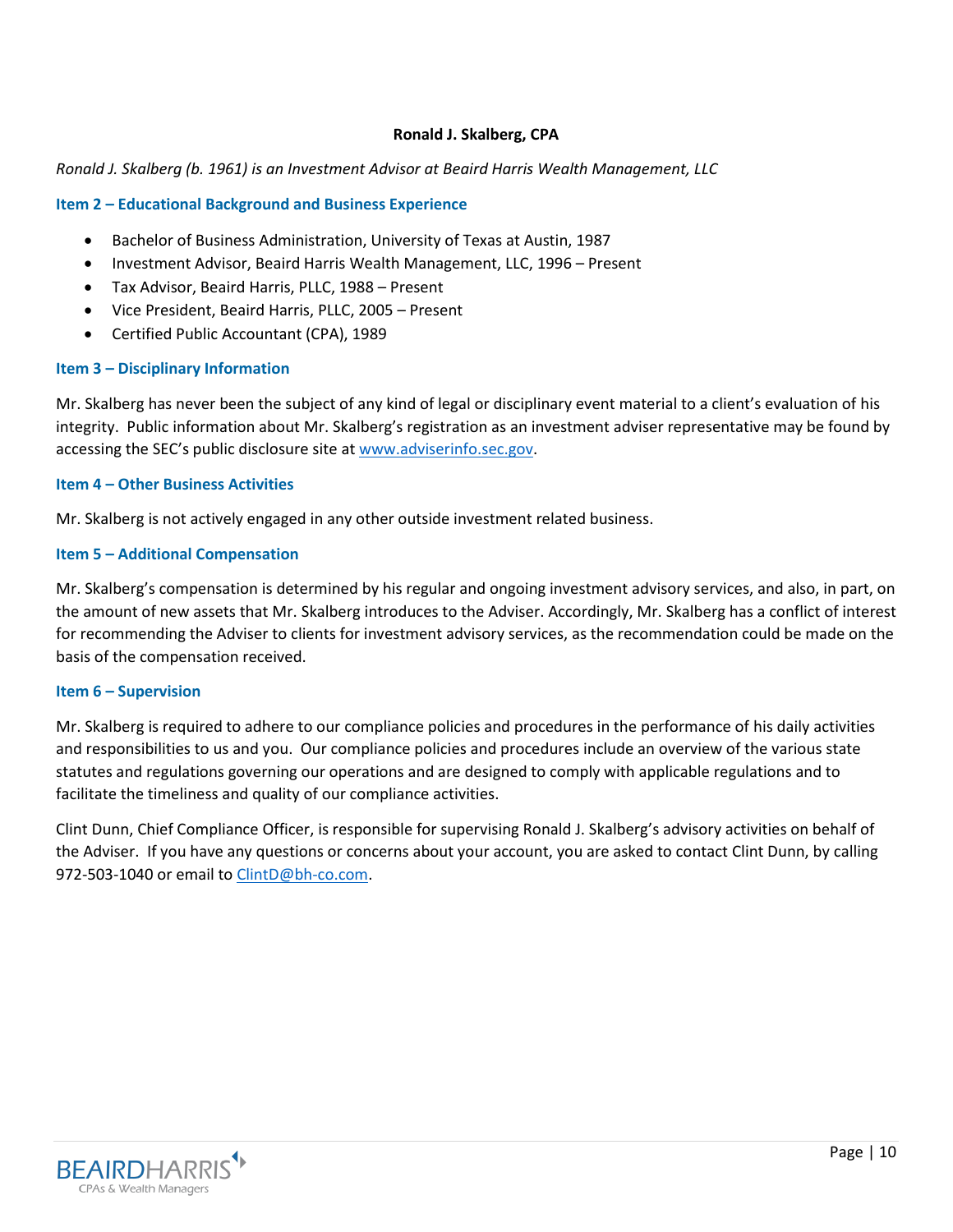## **James "Tra" E. Sullivan, III, CFA, CFP®**

#### *James A. Sullivan (b. 1974) is an Investment Advisor and Partner at Beaird Harris Wealth Management, LLC*

#### **Item 2 – Educational Background and Business Experience**

- Bachelor of Business Administration, University of North Texas, 1998
- Master of Business Administration, University of Dallas, 2003
- Investment Advisor, Beaird Harris Wealth Management, LLC, 2017 Present
- Investment Advisor, Fidelity Investments, 1999 2017
- Certified Financial PlannerTM professional (CFP®), 2011
- Chartered Financial Analyst (CFA), 2019

### **Item 3 – Disciplinary Information**

Mr. Sullivan has never been the subject of any kind of legal or disciplinary event material to a client's evaluation of his integrity. Public information about Mr. Sullivan's registration as an investment adviser representative may be found by accessing the SEC's public disclosure site at [www.adviserinfo.sec.gov.](http://www.adviserinfo.sec.gov/)

### **Item 4 – Other Business Activities**

Mr. Sullivan is not actively engaged in any other outside investment related business.

### **Item 5 – Additional Compensation**

Mr. Sullivan does not receive any economic benefit from any person who is not a client for providing advisory services.

## **Item 6 – Supervision**

Mr. Sullivan is required to adhere to our compliance policies and procedures in the performance of his daily activities and responsibilities to us and you. Our compliance policies and procedures include an overview of the various state statutes and regulations governing our operations and are designed to comply with applicable regulations and to facilitate the timeliness and quality of our compliance activities.

Clint Dunn, Chief Compliance Officer, is responsible for supervising James E. Sullivan's advisory activities on behalf of the Adviser. If you have any questions or concerns about your account, you are asked to contact Clint Dunn, by calling 972- 503-1040 or email to [ClintD@bh-co.com.](mailto:ClintD@bh-co.com)

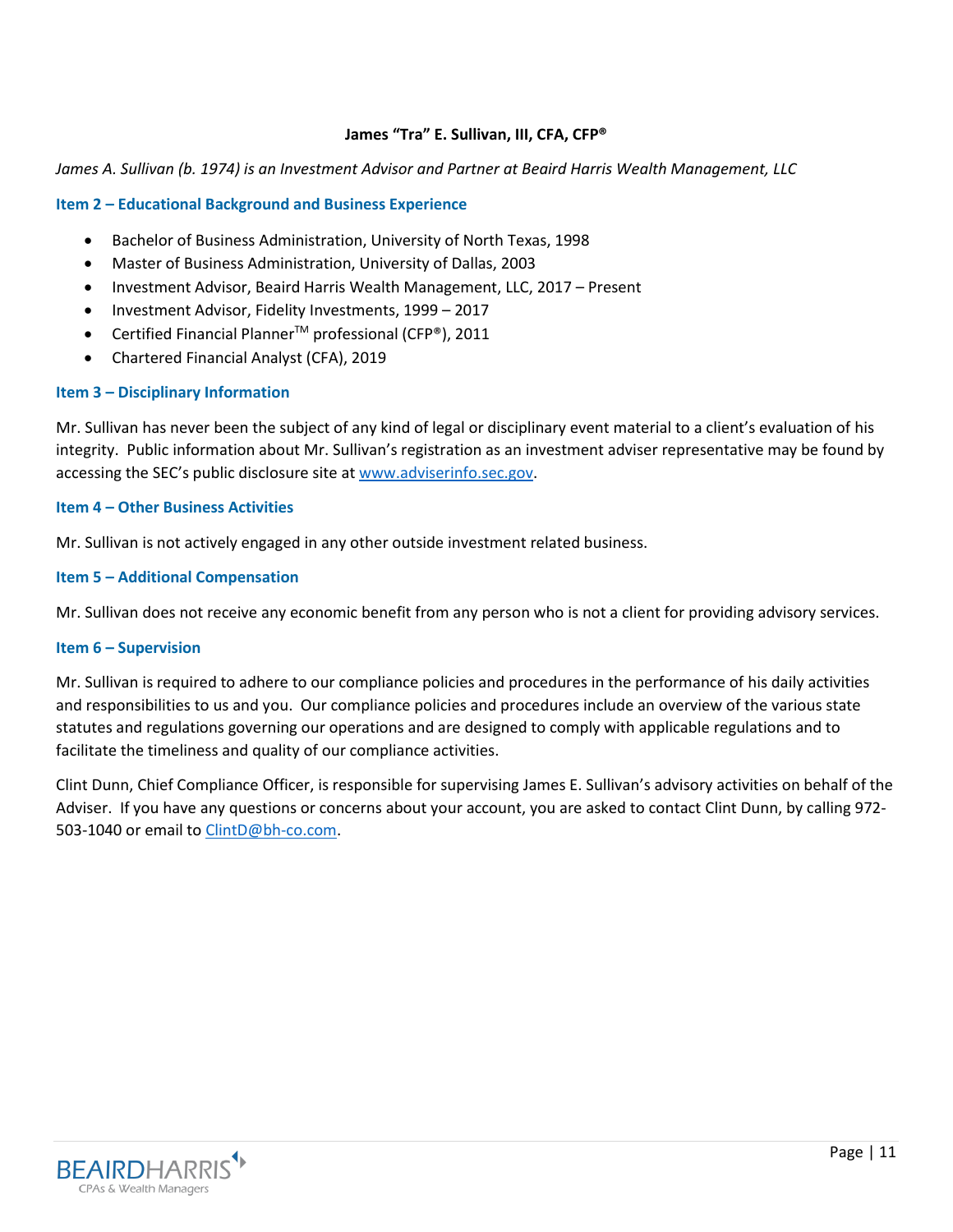### **Justin D Watson, CPA, PFS, CFP®**

### *Justin D. Watson (b. 1982) is an Investment Advisor and Partner at Beaird Harris Wealth Management, LLC*

### **Item 2 – Educational Background and Business Experience**

- Bachelor of Business Administration, University of Oklahoma, 2006
- Investment Advisor, Beaird Harris Wealth Management, LLC, 2012 Present
- Tax Advisor, Beaird Harris, PLLC, 2006 Present
- Certified Public Accountant (CPA), 2008
- Certified Financial PlannerTM professional (CFP®), 2011
- Personal Financial Specialist (PFS), 2011

### **Item 3 – Disciplinary Information**

Mr. Watson has never been the subject of any kind of legal or disciplinary event material to a client's evaluation of his integrity. Public information about Mr. Watson's registration as an investment adviser representative may be found by accessing the SEC's public disclosure site at [www.adviserinfo.sec.gov.](http://www.adviserinfo.sec.gov/)

## **Item 4 – Other Business Activities**

Mr. Watson spends over 90% of his time with Beaird Harris, PLLC, a Certified Public Accounting firm.

### **Item 5 – Additional Compensation**

Mr. Watson's compensation is determined by his regular and ongoing investment advisory services, and also, in part, on the amount of new assets that Mr. Watson introduces to the Adviser. Accordingly, Mr. Watson has a conflict of interest for recommending the Adviser to clients for investment advisory services, as the recommendation could be made on the basis of the compensation received.

#### **Item 6 – Supervision**

Mr. Watson is required to adhere to our compliance policies and procedures in the performance of his daily activities and responsibilities to us and you. Our compliance policies and procedures include an overview of the various state statutes and regulations governing our operations and are designed to comply with applicable regulations and to facilitate the timeliness and quality of our compliance activities.

Clint Dunn, Chief Compliance Officer, is responsible for supervising Justin D. Watson's advisory activities on behalf of the Adviser. If you have any questions or concerns about your account, you are asked to contact Clint Dunn, by calling 972- 503-1040 or email to [ClintD@bh-co.com.](mailto:ClintD@bh-co.com)

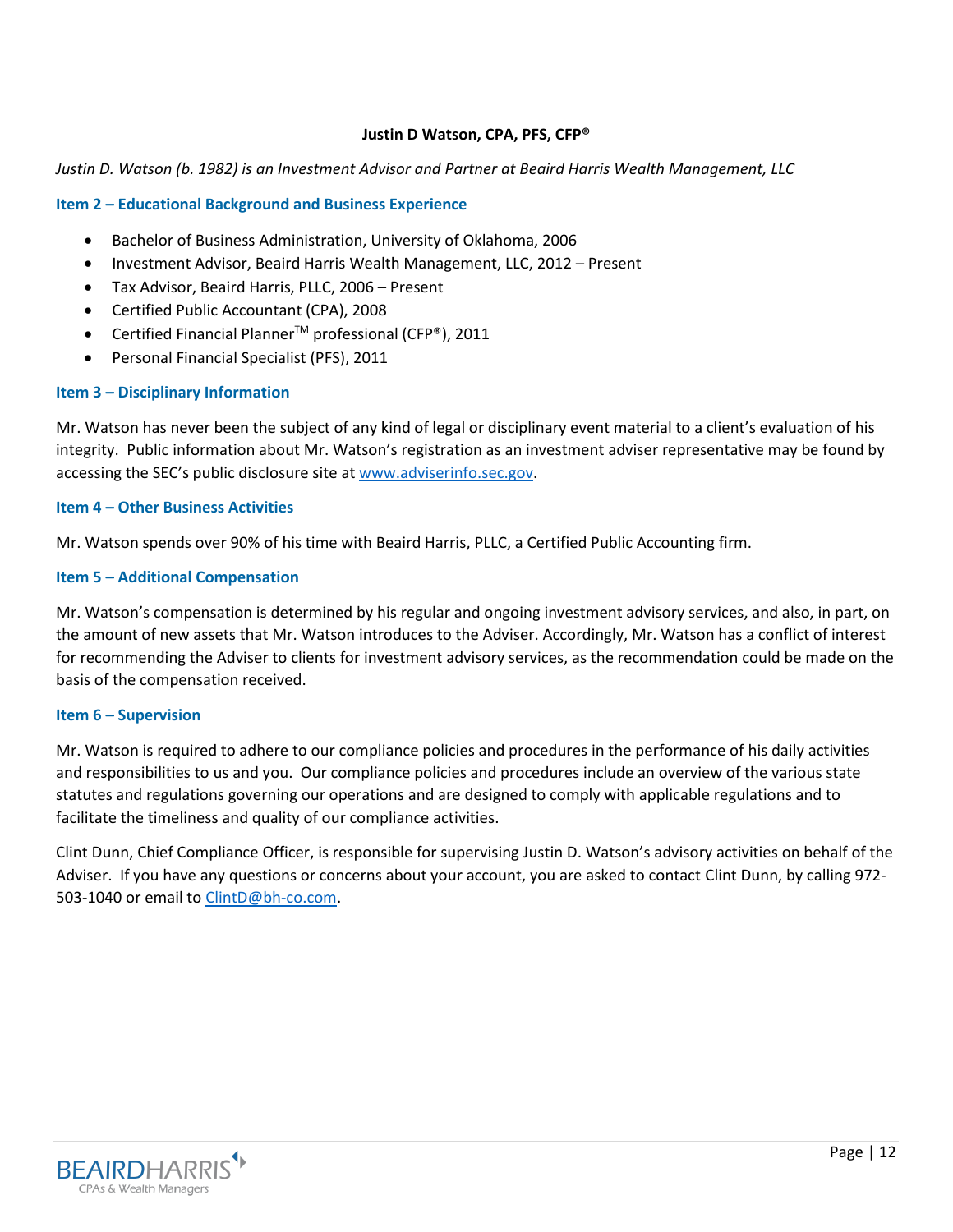### **James E. Zimmerman, AEP®, CFP®**

### *James E. Zimmerman (b. 1976) is an Investment Advisor and Partner at Beaird Harris Wealth Management, LLC*

### **Item 2 – Educational Background and Business Experience**

- Bachelor of Business Administration, University of Texas at Austin, 1998
- Investment Advisor, Beaird Harris Wealth Management, LLC, 2015 Present
- Investment Advisor, Fidelity Investments, 1998 2015
- Certified Financial Planner<sup>TM</sup> professional (CFP®), 2005
- Chartered Life Underwriter (CLU®), 2007
- Accredited Estate Planner (AEP®), 2012

#### **Item 3 – Disciplinary Information**

Mr. Zimmerman has never been the subject of any kind of legal or disciplinary event material to a client's evaluation of his integrity. Public information about Mr. Zimmerman's registration as an investment adviser representative may be found by accessing the SEC's public disclosure site at [www.adviserinfo.sec.gov.](http://www.adviserinfo.sec.gov/)

#### **Item 4 – Other Business Activities**

Mr. Zimmerman is a licensed insurance agent. However, Mr. Zimmerman does not engage in the sale of any insurance products. Further, Beaird Harris Wealth Management, LLC prohibits employees from receiving any compensation, including commissions or referral fees, based on a client's decision to purchase or renew any insurance contract or policy.

#### **Item 5 – Additional Compensation**

Mr. Zimmerman does not receive any economic benefit from any person who is not a client for providing advisory services.

### **Item 6 – Supervision**

Mr. Zimmerman is required to adhere to our compliance policies and procedures in the performance of his daily activities and responsibilities to us and you. Our compliance policies and procedures include an overview of the various state statutes and regulations governing our operations and are designed to comply with applicable regulations and to facilitate the timeliness and quality of our compliance activities.

Clint Dunn, Chief Compliance Officer, is responsible for supervising James E. Zimmerman's advisory activities on behalf of the Adviser. If you have any questions or concerns about your account, you are asked to contact Clint Dunn, by calling 972-503-1040 or email to [ClintD@bh-co.com.](mailto:ClintD@bh-co.com)

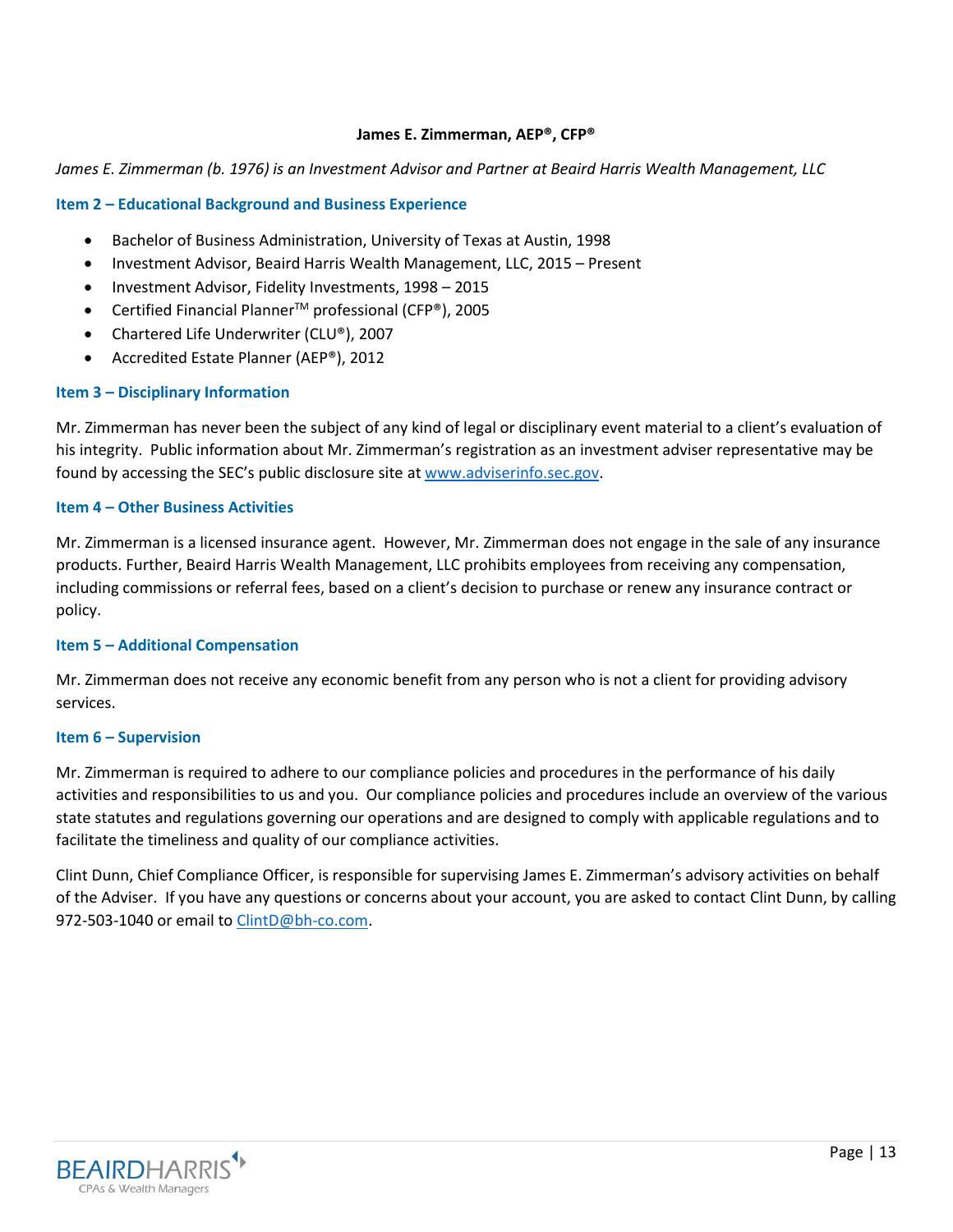# **APPENDIX A Professional Designations and Certifications**

#### **AEP® (Accredited Estate Planner® )**

The Accredited Estate Planner® designation is a graduate level specialization in estate planning, obtained in addition to already recognized professional credentials within the various disciplines of estate planning. It is awarded by the National Association of Estate Planners and Councils (NAEPC) to recognize estate planning professionals who meet stringent requirements of experience, knowledge, education, professional reputation, and character.

An Accredited Estate Planner® applicant must meet ALL of the following requirements as established by the National Association of Estate Planners & Councils:

- Credential Requirement: To be eligible to be considered for the AEP® designation, the applicant must provide documentation of being licensed to practice law as an Attorney (JD) or to practice as a Certified Public Accountant (CPA), or of being currently designated as a Chartered Life Underwriter® (CLU® ), Chartered Financial Consultant® (ChFC® ), Certified Financial Planner (CFP® ), or Certified Trust & Financial Advisor (CTFA), in any jurisdiction of the United States of America.
- Professional discipline engaged in estate planning requirement. The applicant must be presently and significantly engaged in "estate planning activities" as an attorney, an accountant, an insurance professional and financial planner, or a trust officer. "Estate planning activities" encompasses the accumulation, conservation, preservation, and transfer of an estate through planning and implementation of an estate plan. The overall purpose of the estate planning process is to develop a plan that will maintain the financial security of individuals and their families. Estate planning has come to include and mean lifetime planning that leads to creation, conservation and transfer of assets. Estate planning should also facilitate the intended and orderly transfer of property at death, taking into consideration the family unit and the potential costs of different methods.
- Experience requirement: A minimum of five (5) years of experience engaged in estate planning and estate planning activities is required in one or more of the professional disciplines described above. To be exempt from the education requirements described below, an applicant must have a minimum of fifteen (15) years of experience engaged in estate planning and estate planning activities in one or more of the professional disciplines described above.
- Education requirement: The National Association of Estate Planners & Councils (NAEPC) has designated The American College, Bryn Mawr, Pennsylvania, as the primary provider of the education courses required to earn the AEP® designation. Applicants for the AEP® designation must successfully complete two graduate courses through the Richard D. Irwin Graduate School of The American College. As an alternative to taking the above-mentioned courses, an applicant may elect to sit for the two "challenge exams". Each exam has a two-hour time limit, and the exams may be taken at different times. The first exam is comprised of course material for Advanced Estate Planning I, and the

second exam is comprised of course material for Advanced Estate Planning II.

- Membership requirement: AEP® applicants are required to be members of, and continuously maintain membership in, an affiliated local or regional estate planning council where such membership is available. Where no affiliated local council membership is available, the applicant is required to continuously maintain an At-Large individual membership in the National Association of Estate Planners & Councils.
- Professional reputation and character requirement: First, an applicant must continuously be in good standing with the applicant's respective professional organization and/or license authority (e.g., State Bar Association for attorneys, etc.). Specifically, an applicant for the AEP<sup>®</sup> designation who has been the subject of a disciplinary action by (1) a governing board, commission or other entity for any professional designation or certification held by the applicant; (2) any state or federal regulatory authority; or (3) any court of law, for an act or omission that constitutes misconduct, whether ethical, civil or criminal, may not be awarded the AEP® designation until' a minimum of five (5) years has elapsed following the resolution of the misconduct constituting the grounds for discipline. If the AEP® Committee deems the misconduct to have been particularly egregious, it shall require the elapse of a longer period of time than five (5) years. Second, an applicant must provide the names and addresses of three professional individuals as references. Two of the professional references must be from individuals who primarily practice in two different professional disciplines from each other and from the applicant, and one of the professional references must be from an individual who primarily practices in the same professional discipline as the applicant. Finally, in addition to the three (3) professional references, the applicant must secure a completed Affiliated Local Estate Planning Council Membership Verification Form signed by the president of the council and one other council officer who will be asked to provide information on the applicant's professional capabilities, reputation and experience.
- Commitment to NAEPC Code of Ethics requirement: The applicant must sign a declaration statement to continuously abide by the NAEPC Code of Ethics.
- Dedicated to team concept requirement: The applicant must acknowledge a commitment to the team concept of estate planning by signing a declaration statement.
- Continuing education requirement: The applicant must satisfy a minimum of thirty (30) hours of continuing education during the previous two calendar years, of which at least fifteen (IS) hours MUST have been in estate planning. Applicants may be requested to produce documentation to substantiate any activity claimed.
- Annual dues and re-certification requirement: Designation holders are required to continuously maintain annual membership in order to use the AEP® designation. Failure to maintain annual membership or failure to meet or comply with the re-certification requirements described below will result in the revocation of the AEP® designation, until such time as the requirements are met.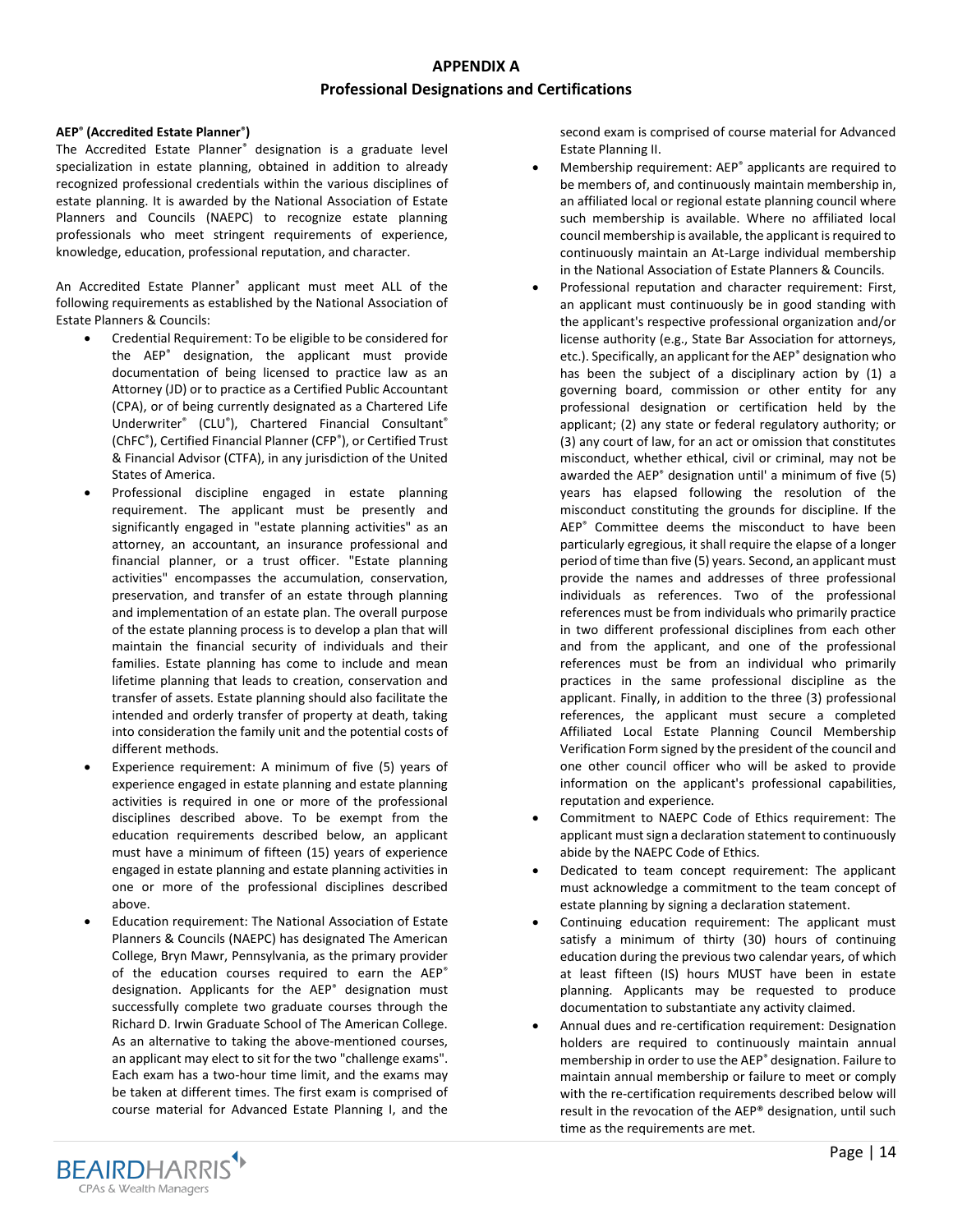On an annual basis, designation holders must certify or re-certify that:

- (1) They are continuously engaged in estate planning activities in their professional discipline;
- (2) They are in good standing with their respective professional organizations and/or license authorities and are not subject to any disciplinary misconduct or investigation;
- (3) They maintain membership in an affiliated local or regional estate planning council where such membership is available (availability must be reassessed by designee for annual recertification); otherwise they must be an individual, At-Large member of the NAEPC and maintain that membership;
- (4) They have abided by and will continue to abide by the NAEPC Code of Ethics;
- (5) They are dedicated to the team concept of estate planning; and
- (6) They have currently satisfied the continuing education requirements of their designated professional discipline and have maintained a minimum of thirty (30) hours of continuing education during the previous twenty-four (24) months, of which at least fifteen (IS) hours were in estate planning.

Annual audit of certification requirements: On an annual basis, the AEP<sup>®</sup> Committee will determine, with the approval of the NAEPC Board of Directors, the percentage of active designation holders to be audited. If an active designation holder is chosen for audit, a letter from the Chairperson of the Audit Committee will be sent via Certified Mail asking for verification that the designation holder is in good standing with his or her respective professional organization and/or licensing authority; current with the continuing education requirements of thirty (30) hours, fifteen (IS) of which must have been in estate planning, for the prior twenty four (24) months; and verification of membership from the appropriate affiliated local estate planning council of which the AEP<sup>®</sup> is a member.

#### **CFA (Chartered Financial Analyst)**

The Chartered Financial Analyst (CFA) Program is a graduate level selfstudy program offered by the CFA Institute (formerly AIMR) to investment and financial professionals. A candidate who successfully completes the program and meets other professional requirements is awarded a "CFA charter" and becomes a "CFA charterholder." To become a charterholder a candidate must satisfy the following requirements:

- Complete the CFA Program (mastery of the current CFA curriculum and passing a series of three six hour examinations.
- Possess a bachelor's degree (or equivalent) from an accredited institution.
- Have four years (48 months) of qualified work experience (or a combination of education and work experience acceptable by the CFA Institute).
- Become a member of the CFA Institute and apply for membership to a local CFA member society.
- Adhere to the CFA Institute Code of Ethics and Standards of Professional Conduct.

#### **CFP (Certified Financial PlannerTM professional)**

The CERTIFIED FINANCIAL PLANNER™, CFP® and federally registered CFP (with flame design) marks (collectively, the "CFP® marks") are professional certification marks granted in the United States by Certified Financial Planner Board of Standards, Inc. ("CFP Board"). The



CFP® certification is a voluntary certification; no federal or state law or regulation requires financial planners to hold CFP<sup>®</sup> certification. It is recognized in the United States and a number of other countries for its (1) high standard of professional education; (2) stringent code of conduct and standards of practice; and (3) ethical requirements that govern professional engagements with clients. Currently, more than 88,000 individuals have obtained CFP® certification.

To attain the right to use the CFP<sup>®</sup> marks, an individual must satisfactorily fulfill the following requirements:

- Education Complete an advanced college-level course of study addressing the financial planning subject areas that CFP Board's studies have determined as necessary for the competent and professional delivery of financial planning services, and attain a Bachelor's Degree from a regionally accredited United States college or university (or its equivalent from a foreign university). CFP Board's financial planning subject areas include insurance planning and risk management, employee benefits planning, investment planning, income tax planning, retirement planning, and estate planning;
- Examination Pass the comprehensive  $CFP<sup>°</sup>$  Certification Examination. The examination, administered in 6 hours includes case studies and client scenarios designed to test one's ability to correctly diagnose financial planning issues and apply one's knowledge of financial planning to real world circumstances;
- Experience  $-$  CFP Board requires 6,000 hours of experience through the Standard Pathway, or 4,000 hours of experience through the Apprenticeship Pathway that meets additional requirements; and
- Ethics Agree to be bound by CFP Board's *Code of Ethics and Standards of Professional Conduct*, which put clients' interest first; acknowledge CFP Board's right to enforce them through its *Disciplinary Rules and Procedures;* comply with the *Financial Planning Practice Standards* which determine what clients should reasonably expect from the financial planning engagement and complete a CFP<sup>®</sup> Certification Application which requires disclosure of an individual's background, including involvement in any criminal, civil, governmental, or self-regulatory agency proceeding or inquiry, bankruptcy, customer complaint, filing, termination/internal reviews conducted by the individual's employer or firm.

Individuals who become certified must complete the following ongoing education and ethics requirements in order to maintain the right to continue to use the CFP® marks:

- Continuing Education Complete 30 hours of continuing education hours every two years, including two hours on the *Code of Ethics* and other parts of the *Standards of Professional Conduct*, to maintain competence and keep up with developments in the financial planning field; and
- Ethics  $CFP<sup>®</sup>$  professionals agree to adhere to the high standards of ethics and practice outlined in CFP Board's Code of Ethics and Standards of Conduct and to acknowledge CFP Board's right to enforce them through its Disciplinary Rules and Procedures. The Code of Ethics and Standards of Conduct require that CFP Professionals provide financial planning services in the best interests of their clients.